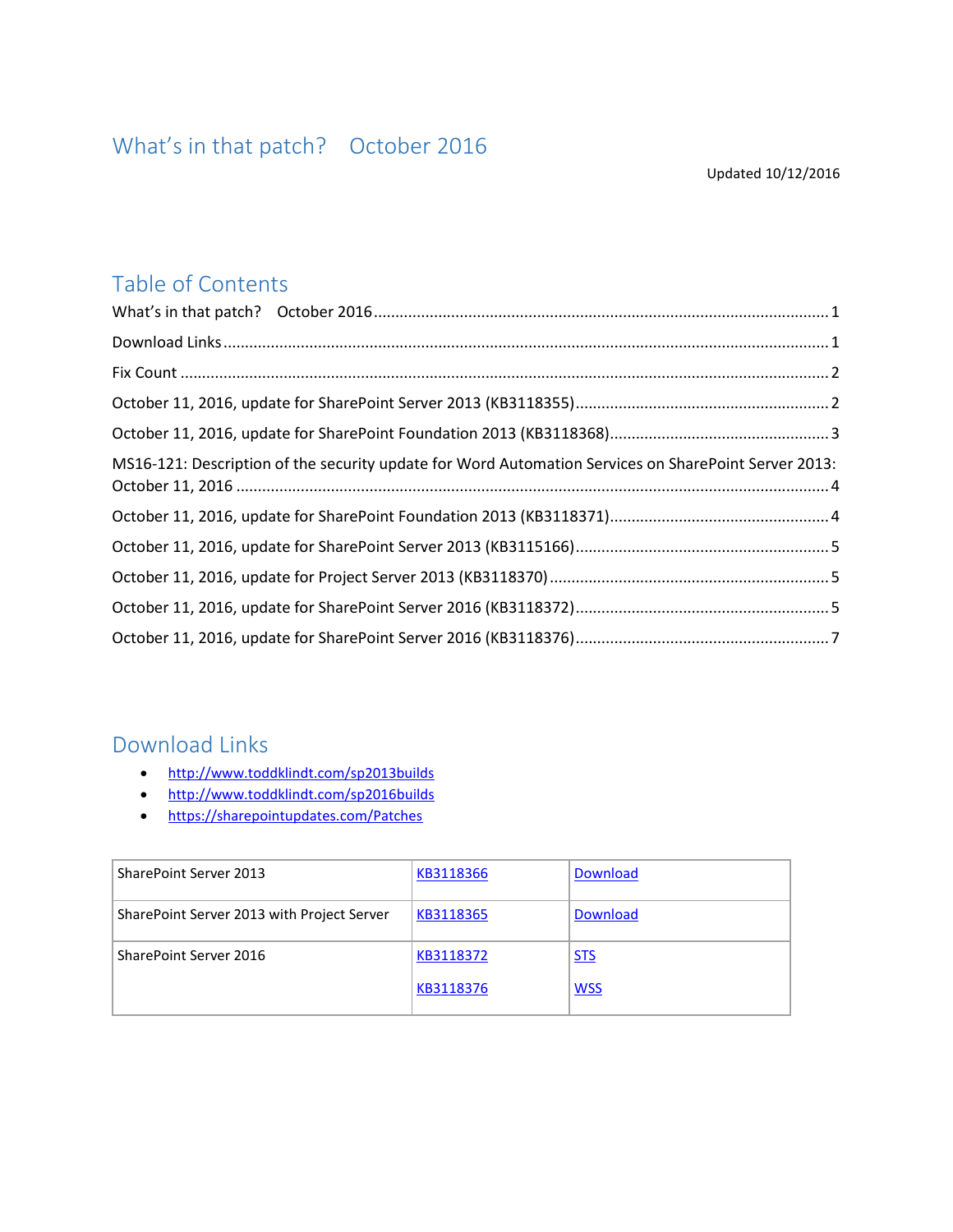#### <span id="page-1-0"></span>Fix Count

| КB                                                                           |               |
|------------------------------------------------------------------------------|---------------|
| October 11, 2016, update for SharePoint Server 2013 (KB3118355)              | 12            |
| October 11, 2016, update for SharePoint Foundation 2013 (KB3118368)          | 13            |
| MS16-121: Description of the security update for Word Automation Services on |               |
| SharePoint Server 2013: October 11, 2016                                     | 1             |
| October 11, 2016, update for SharePoint Foundation 2013 (KB3118371)          | $\mathcal{P}$ |
| October 11, 2016, update for SharePoint Server 2013 (KB3115166)              | $\mathcal{P}$ |
| October 11, 2016, update for Project Server 2013 (KB3118370)                 | 2             |
|                                                                              | 32            |
| October 11, 2016, update for SharePoint Server 2016 (KB3118372)              | 13            |
| October 11, 2016, update for SharePoint Server 2016 (KB3118376)              | 1             |
|                                                                              | 14            |
|                                                                              |               |

# <span id="page-1-1"></span>October 11, 2016, update for SharePoint Server 2013 (KB3118355)

- Updates Norwegian\_Nynorsk proofing tools.
- Adds a new feature to allow recall to be excluded from the link update group of search indexes which may contain unrelated content based on your queries.
- Fixes the following issues:
- o The **Options** dialog box appears after seconds of delay with Czech keyboard layout and proofing tools.
- o Search results aren't ranked correctly for certain queries and result sets.
- o Fixes an Alternative Access Mapping (AAM) performance issue in which search from SharePoint sites that are AMM mapped times out.
- o Enables query logging to record original query text.
- o Improves text extraction of single byte character sets when it's used in composite fonts in PDF files.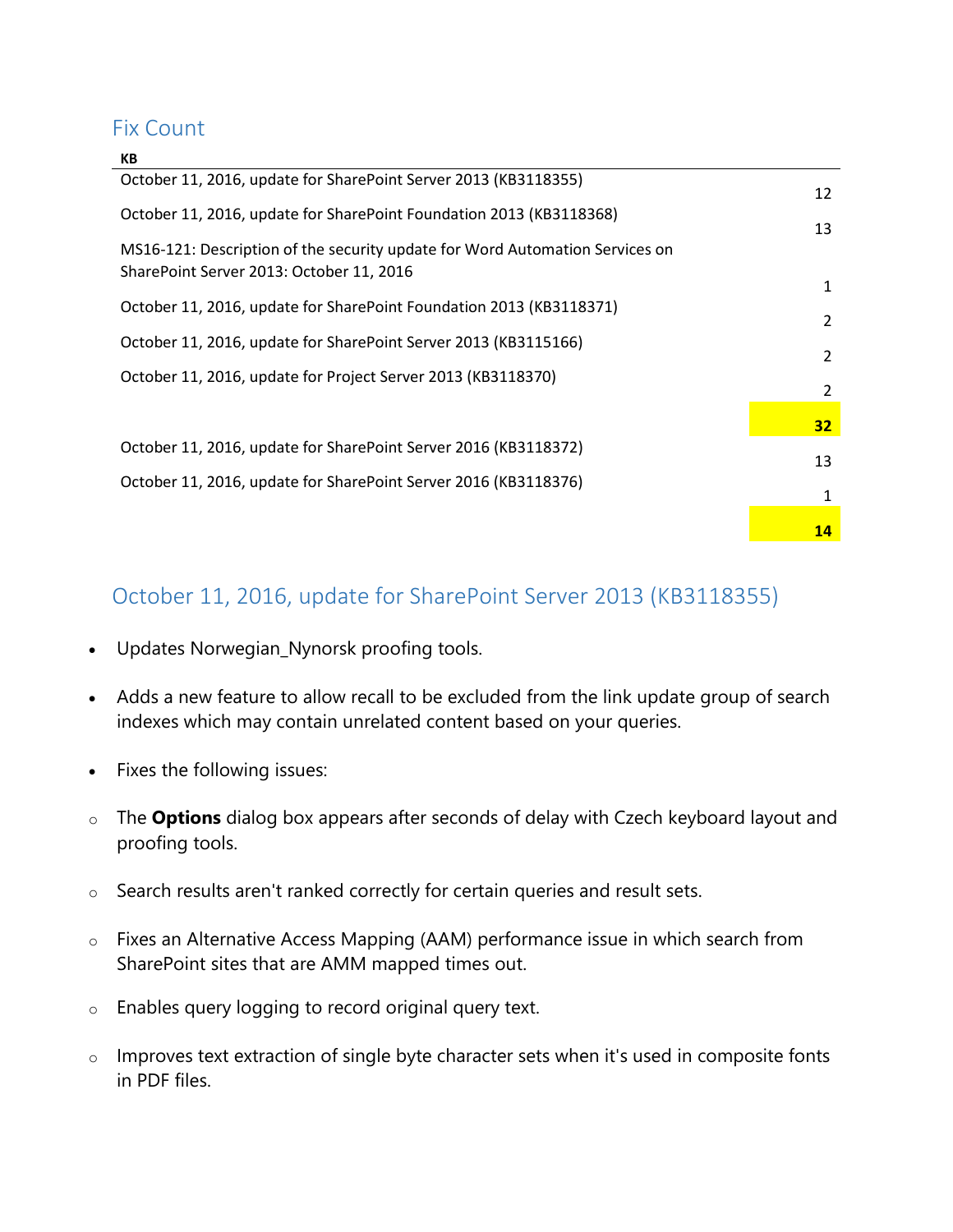$\circ$  Computers that are running SQL Server are affected by the Task List synchronization jobs if the jobs freeze, this causes the SharePoint platform to be inaccessible. Corporate Intranet availability is affected. Access to all files and folders that are shared by teams and partners are unavailable.

Note If the Task List job is disabled, no shared team or project tasks can be synchronized to Outlook 2013.

- o You cannot get auto-generated query suggestions for search pages when a custom result source is used in the query.
- $\circ$  Followed Count Web Part can't be displayed because of null reference exception.
- $\circ$  Crawl information isn't displayed for lists on sub sites.
- o Navigation settings to hide or unhide items don't work correctly.
- $\circ$  When a site is on hold, the attachments of list items on the site aren't preserved. The update changes the behavior and preserves attachments of list items on a site that's on hold when the attachments or the items are deleted. The attachments are preserved in a preservation hold library. To enable this feature for an existing site that's on hold, upgrade should be executed (by using psConfig or Configuration wizard).
- $\circ$  Enables extraction of OLE properties from a third-party IFilter.

## <span id="page-2-0"></span>October 11, 2016, update for SharePoint Foundation 2013 (KB3118368)

- Introduce a new switch to enable recall to be excluded from the link update group of search indexes that may contain unrelated content based on user queries.
- Makes query logging to use original user query text.
- Fixes the following issues:
- o When you edit a SharePoint page, screen readers report RTE fields as unlabeled edit.
- o When you insert embedded code and move to the delete button, screen readers report the button as a popup.
- o When the If-Modified-Since HTTP header instead of the If-None-Match HTTP header is sent, the server responds with the (304) Not Modified error even when the document is changed since the client-specified time.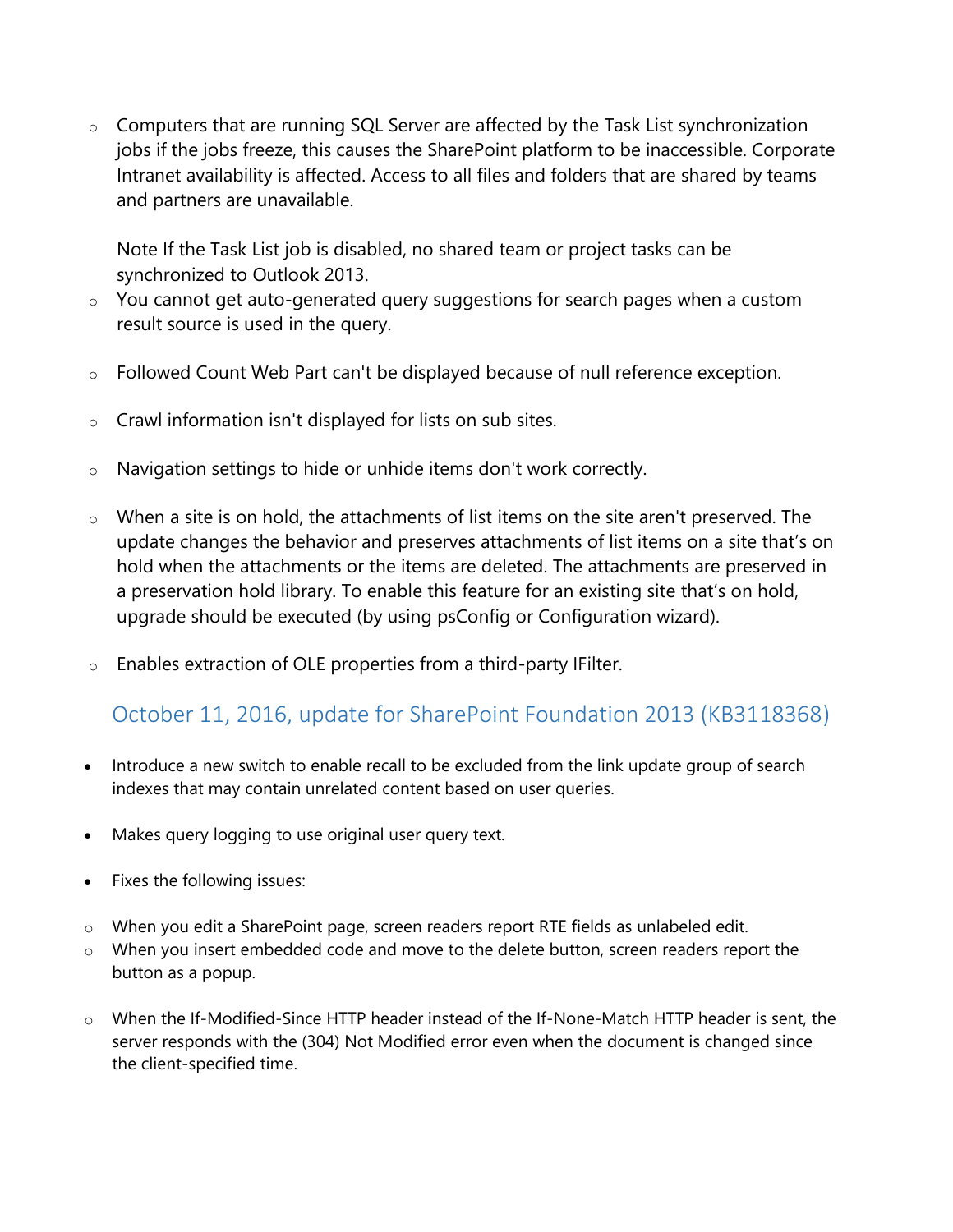- $\circ$  If you have an orphaned app in the initialized state on a site and you delete the site, Health Analyzer reports that there's an error and the auto-fix doesn't work.
- o The [client context](https://msdn.microsoft.com/library/office/jj245759.aspx) builds incorrect urls if page context information isn't available yet.
- $\circ$  When you send email messages with multiple attachments that have a same attachment name, the email messages are deleted and aren't saved in SharePoint Server 2013 lists.
- o If an alert with multiple user lookup fields is generated, some fields will have incorrect or missing data.
- $\circ$  A Content Query Web Part may display no result for a query that includes more than 10 lists if one of the lists has more than 5000 items with unique permissions.
- $\circ$  Links that are longer than 256 characters are truncated after a rename, a content type update, or a content deployment.
- o As part of SharePoint database upgrade, the members of the db\_owner role are deleted from the role, except for the "dbo" user and the user performing the upgrade. This is done for enhanced security to make sure that an errant account isn't inadvertently left with the db\_owner role privileges. However, there may be situations where this behavior is not desirable. For example, RBS may be broken each time upgrade is run. In this situation, a registry key is added to bypass this behavior.

Note Before you install this update, follow the steps in the Registry information section to create the registry key.

o Links may begin with "//" (such as //www.microsoft.com/about/) as malformed server-relative links. After you install this update, the links are recognized as specifying the host name but keeping the same URL scheme as the referencing page.

# <span id="page-3-0"></span>MS16-121: Description of the security update for Word Automation Services on SharePoint Server 2013: October 11, 2016

This security update contains improvements and fixes for the following nonsecurity issues:

 When you use Word Automation Services to update fields, table-related formulas are reset to value zero.

# <span id="page-3-1"></span>October 11, 2016, update for SharePoint Foundation 2013 (KB3118371)

Translates some terms in multiple languages to make sure that the meaning is accurate.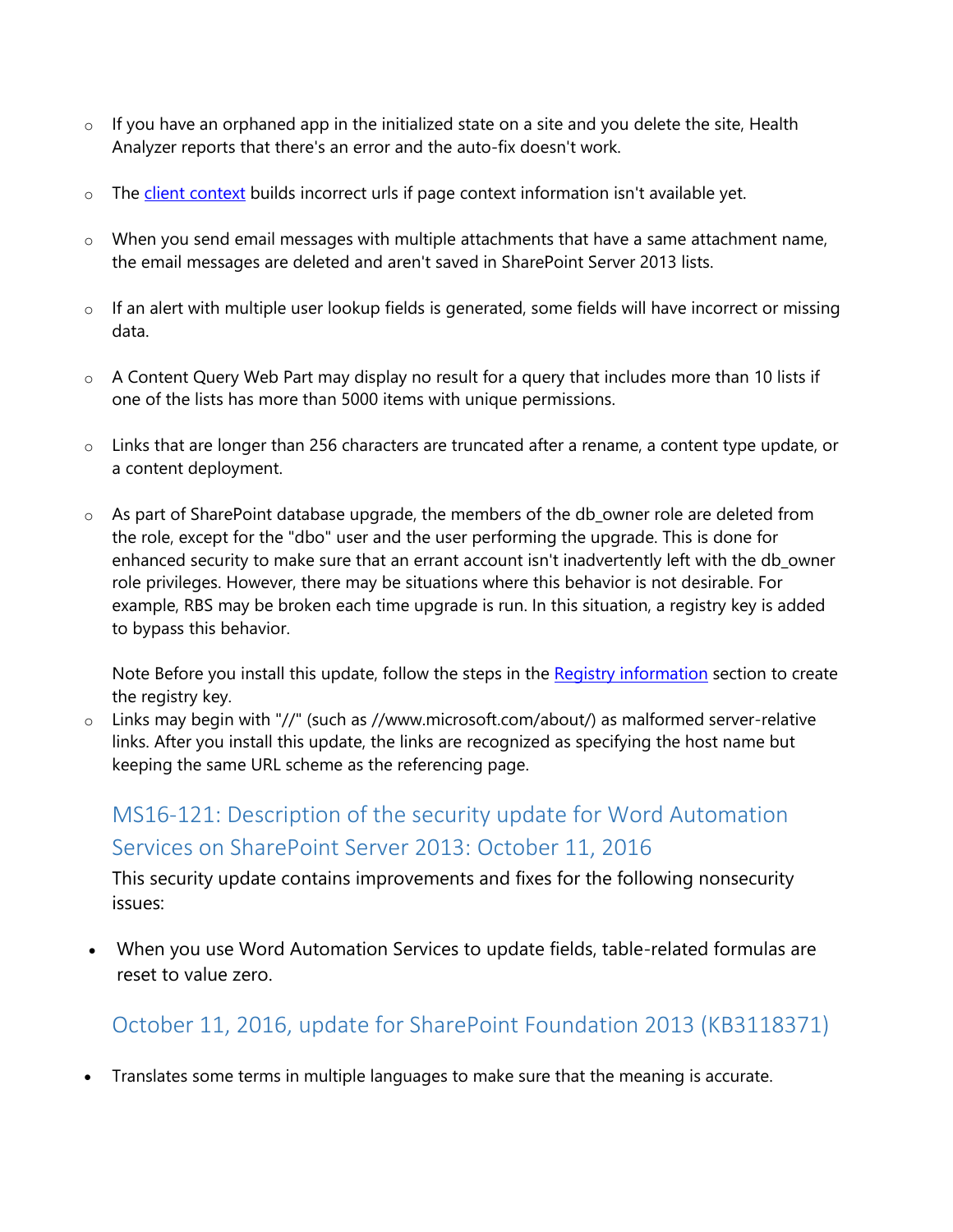Fixes the following issue:

As part of SharePoint database upgrade, the members of the db\_owner role are deleted from the role, except for the "dbo" user and the user who runs the upgrade. This is done for enhanced security to make sure that an errant account isn't inadvertently left with the db\_owner role permissions. However, there may be situations where this behavior isn't desirable. For example, RBS may be broken every time that an upgrade is run. In this situation, a registry key is added to bypass this behavior.

Note Before you install this update, follow the steps in the Registry information section to create the registry key.

## <span id="page-4-0"></span>October 11, 2016, update for SharePoint Server 2013 (KB3115166)

- Updates Norwegian\_Nynorsk proofing tools.
- Fixes the following issue:

The **Options** dialog box appears after seconds of delay on a computer that has the Czech keyboard layout and proofing tools set.

### <span id="page-4-1"></span>October 11, 2016, update for Project Server 2013 (KB3118370)

Important notes about the cumulative update package

- The Microsoft Office 2013 hotfixes are now multilingual. This cumulative update package contains updates for all languages.
- This cumulative update package includes all the server component packages. Additionally, this cumulative update package updates only those components that are installed on the system.

### <span id="page-4-2"></span>October 11, 2016, update for SharePoint Server 2016 (KB3118372)

• The patching and upgrade time is improved in the October 2016 public update to be 20% -40% faster than the [September 2016 public update.](https://support.microsoft.com/kb/3118289) However, patching and upgrade will still take longer than previous public updates. Please be patient while patching and upgrading operations are completing.

This update includes the following improvements and fixes for SharePoint Server 2016:

Translates some terms in multiple languages to make sure that the meaning is accurate.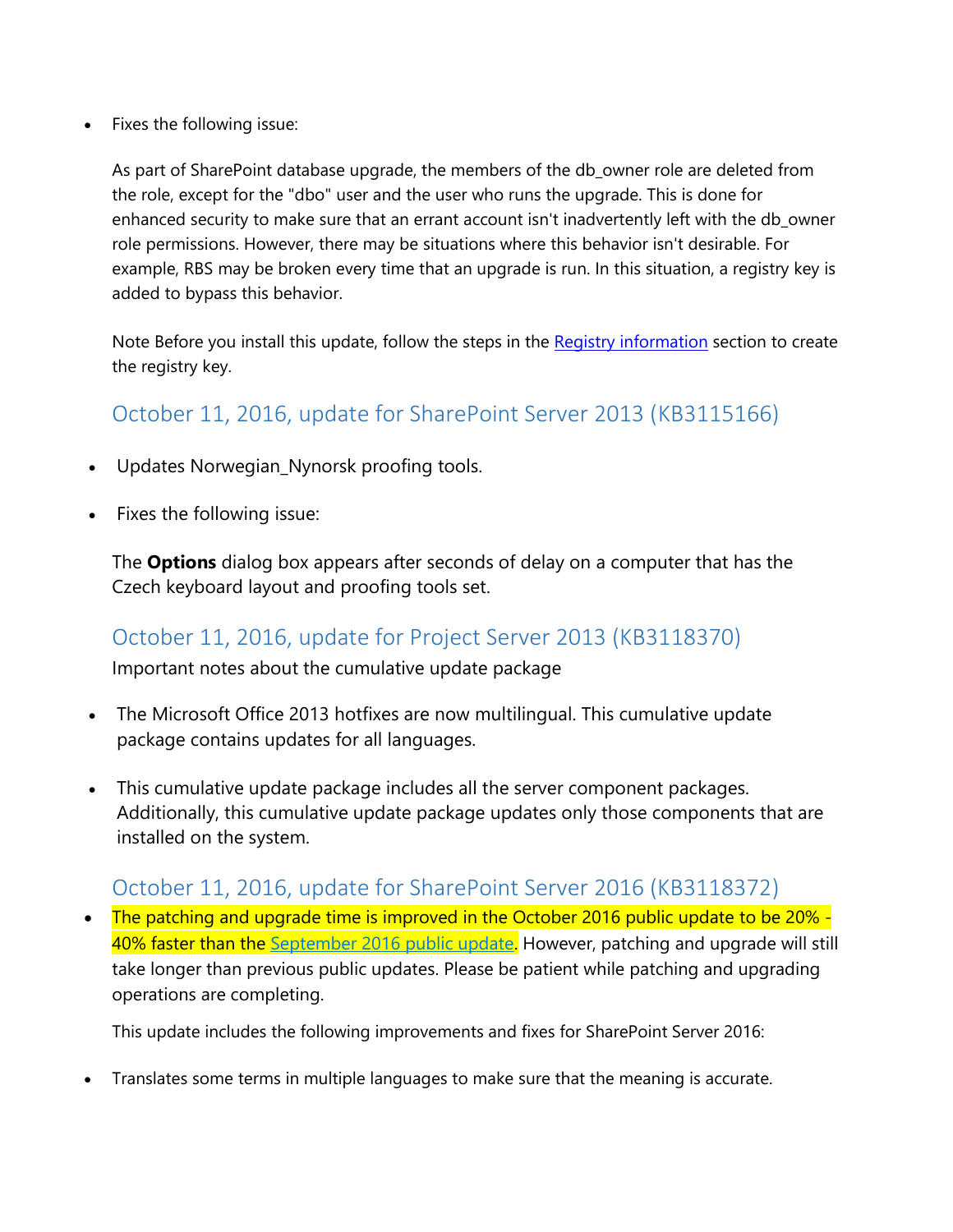- The update defaults the **Site.GetChanges** method to 1000 changes instead of 0 when you use client-side object model (CSOM).
- Fixes the following issues:
- o If you insert comments to a document in SharePoint Server 2016 that has Visio Services, the time in the comments is displayed incorrectly if you view it on the same day at least 2 hours later. For example, 2 hours ago is displayed as 2 minutes ago.
- o Assume that a SharePoint farm is configured so that team sites are on web application "A" and personal sites are on web application "B." When you try to view document libraries for a followed team site from the OneDrive for Business library through the Site Folders feature, you receive the following error message:

This site doesn't have any document libraries. If you want to have documents associated with this site, add a document library to it.

- o When you update the background page, data-connected shapes on the background page aren't updated with the new data.
- o After you switch views in an InfoPath form in Internet Explorer 11, the People Picker control displays the following error message:

#### JSON IS UNDEFINED

- o When you check data through the decomposition tree on a PerformancePoint dashboard, a loading screen is displayed and never goes away.
- o The title of .vsdx documents is erased or deleted during the approval workflow execution in SharePoint Server 2016.
- o Even though there are some products and updates missing on a local server, PSConfig doesn't stop joining the server to a farm. Additionally, there's a .Net framework error when you join the server to a farm.
- o Provides client-side object model (CSOM) API to obtain information for web applications and site collections.
- o Intermittent failure when you mount and upgrade a content database from SharePoint Server 2013.
- o The license upgrade time-out issue documented in the **September 2016 public update** is fixed. SharePoint Server 2016 license upgrade operations will no longer fail from timing out.